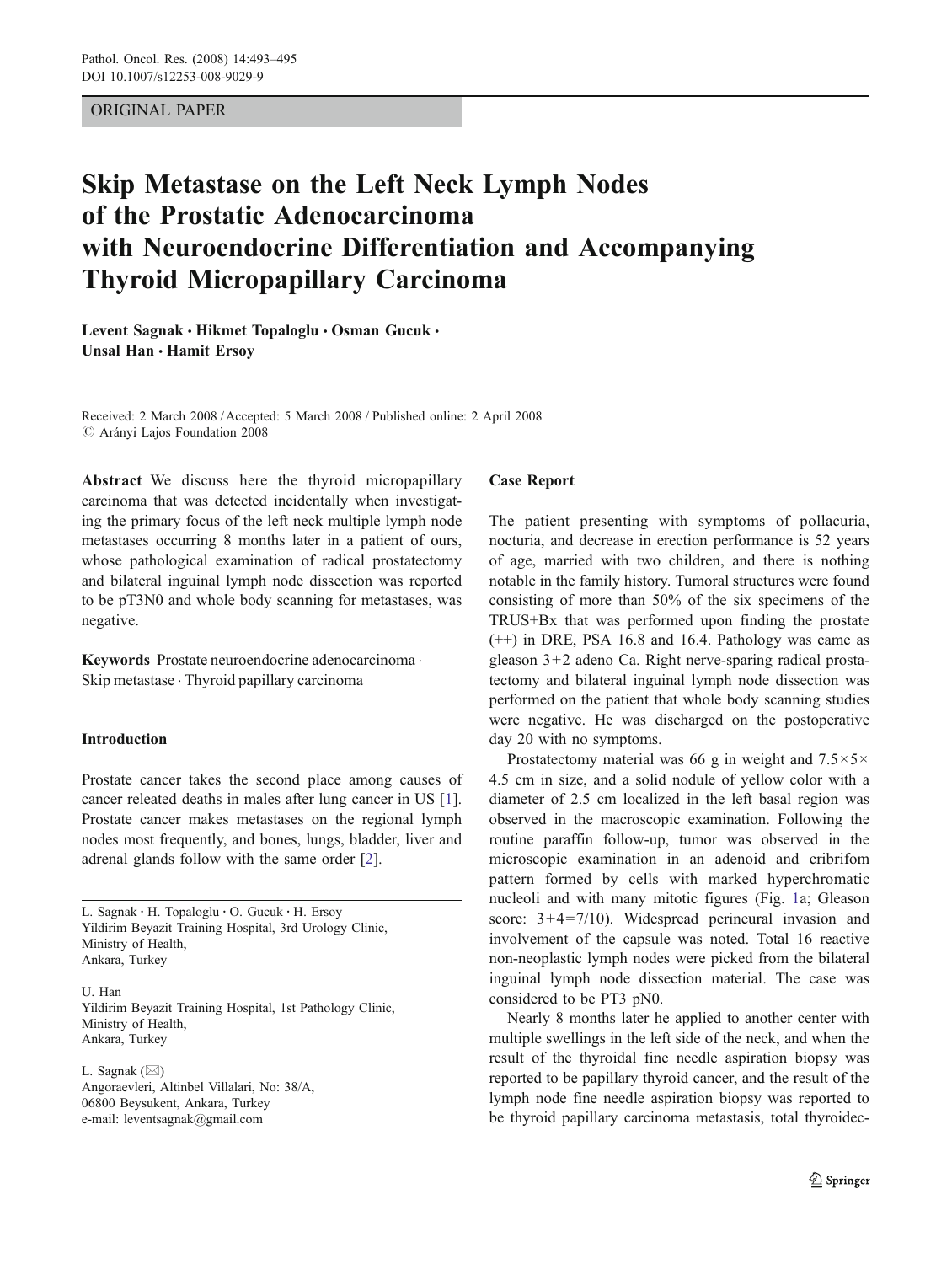<span id="page-1-0"></span>



Fig. 1 a Undifferentiated prostatic adenocarcinoma (H&E  $\times$ 200), b thyroid papillary carcinoma (H&E ×200), c metastatic adenocarcinoma in supraclavicular lymph nodes (H&E ×400), d thyroglobin negativity in

tomy+left neck lymph node dissection was performed. The pathology result was micropapillary carcinoma 1 mm in diameter in the left lobe of the thyroid (Fig. 1b), and metastatik adenocarcinoma in total nine lymph nodes (Fig. 1c). Metastases in the lymph nodes did not have the appearance of papillary carcinoma, and immunohistochemical staining with thyroglobulin(Neomarker, MS-1380-P, Westinghouse-USA) was negative (Fig. 1d). Therefore, considering the primary tumor of the patient, PSA staining (Neomarker,Ab-6,Westinghouse-USA; Fig. 1e) and chromogranin(Neomarker,SP12,Westinghouse-USA; Fig. 1g), and synaptophysin (Dako,A0010,Glostrup-Denmark; Fig. 1f) staining for solid foci were performed. The tumor was commonly PSA(+), and it was stained more markedly with chromogranin, and in a more isolated fashion with synaptophysin to display individual positive cells. The neuroendocrine panel was worked also on the prostate tumor blocks later. Neuroendocrine differentiation was observed in the solid foci with less frequency as compared to that of the metastases.

When the control PSA of the patient in the control visit 1.5 months later was 41.6 ng/ml, bilateral orchiectomy was performed. In the post-orchiectomy third month control we found the total PSA value as 34.0 ng/ml, and free PSA

metastatic tumor (IHC ×200), e PSA positivity in metastatic tumor (IHC  $\times$ 200), **f** chomogranin positivity in metastatic tumor (IHC  $\times$ 400), g isolated synaptophysin positivity in metastatic tumor (IHC ×400)

1.46 ng/ml. It was attempted to find the possible metastatic foci using whole body bone scintigraphy and PET SCAN. However, upon failing to find any metastatic foci in any of the procedures, bicalutamide tb 100 mg/day was started. PSA value in the control visit of the first 3 months was 8.31 ng/ml, and it was 7.1 ng/ml in the sixth month. He did not accept any extra treatment modalities, and his general health condition is now well.

## Discussion

Prostate cancers frequently make metastases to regional lymph nodes. In a series consisting of 753 post mortem examinations, regional lymph node metastases in 63% of the cases were shown, and while a portion of these involved pelvic and paraaortic lymph nodes another portion involved only paraaortic region [[3\]](#page-2-0). Distant metastases to supra diaphragmatic lymph nodes are rare, and occur most frequently in the left supraclavicular region in a limited number of cases; however, this is seen only in patients with widespread metastases [\[4](#page-2-0)–[7](#page-2-0)].

There is a significant population of neuroendocrine cells located in the secretory epithelium in the normal prostate